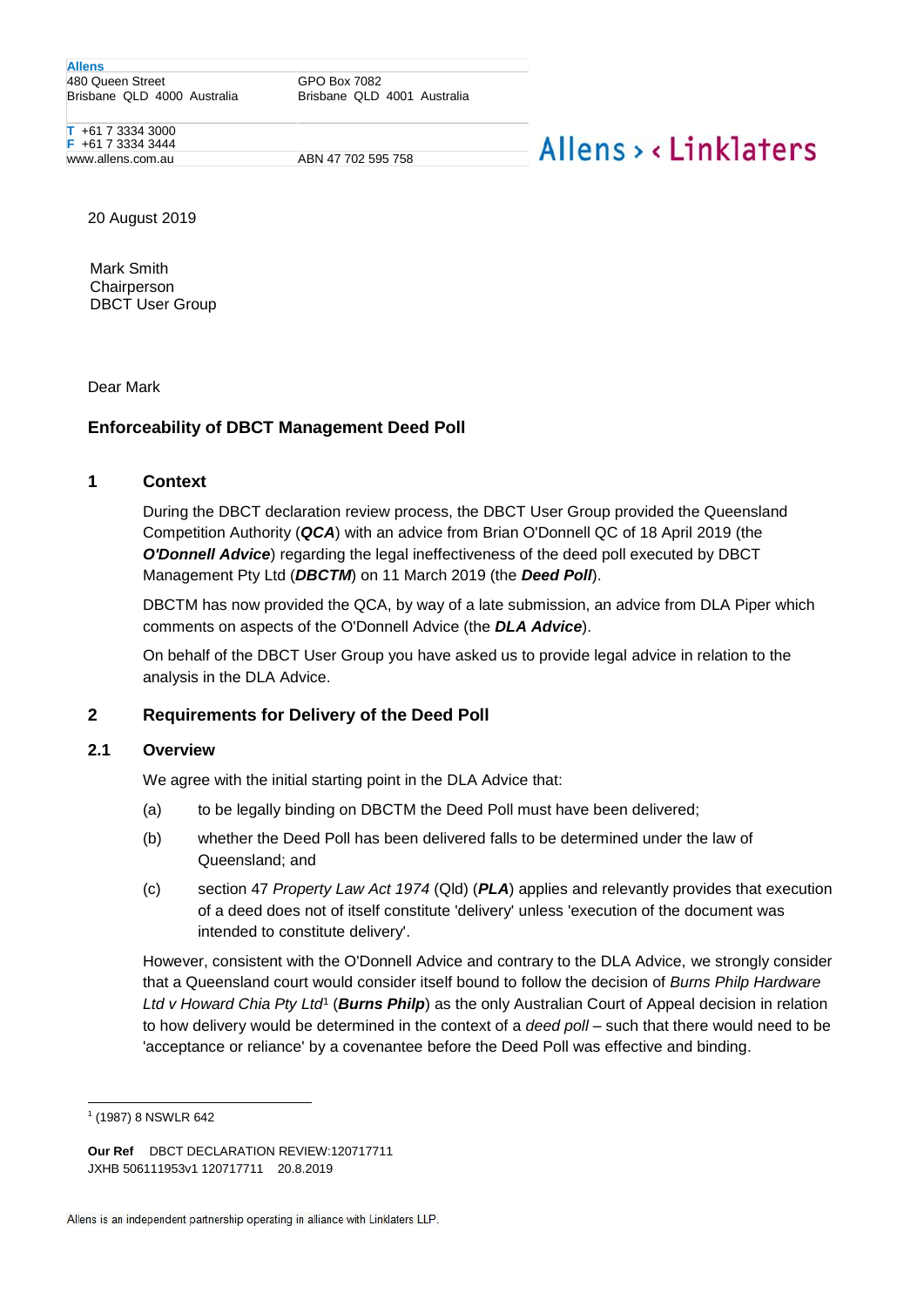We understand that, to the DBCT User Group's knowledge, there has been no such acceptance or reliance and DBCTM and DLA Piper have not provided any evidence of such acceptance or reliance.

## **2.2 Burns Philp is precedent authority that will be followed by a Queensland Court**

The fact that the reasoning from Burns Philp regarding delivery of a deed poll has not been applied subsequently is unsurprising given the unusual nature of a deed poll conferring rights that trigger adverse commercial outcomes for the notional beneficiary.

The decision of Burns Philip is recognised as the authority for what delivery requires in the context of a deed poll. It does not 'go against years of settled law' as the DLA Advice suggests, rather it is recognised as making a distinction between the requirements for delivery of a *deed poll* and those of a *deed inter partes* (i.e. a deed with two or more parties).

The seminal text, *Seddon on Deeds* (Seddon, 2015) (as referred to in the O'Donnell Advice) is not alone in recognising Burns Philp as the authority for the position that a deed poll must be accepted or relied on in order to be delivered.

By way of examples:

- (a) In paragraph [5.19], note 3 *Modern Legal Drafting: A Guide to Using Clearer Language* (Butt, 2013) Burns Philp is referred to as authority for the proposition that 'Exceptionally a deed poll is not 'delivered' until the non-party 'accepts' the deed or relies on it in some way'.
- (b) In notes to paragraph [17-030] in *Carter on Contract* Burns Philp is referred to as follows: 'On whether the deed poll must be 'accepted' by the beneficiary see *Burns Philp Hardware Ltd v Howard Chia Pty Ltd*'
- (c) In notes to paragraph [110-570] in Halsbury's Laws of Australia, Burns Philp is referred to as follows: 'On delivery of deed poll see *Burns Philp Hardware Ltd v Howard Chia Pty Ltd*'

Those references are not consistent with the view expressed in the DLA Advice that Burns Philp should be narrowly confined to its facts – rather the references reflect general acceptance in legal commentary that Burns Philp provides the law relating to delivery of deeds poll.

The statement in *400 George Street (QLD) Pty Ltd v BG International Limited<sup>2</sup>* (*400 George Street*) on which the DLA Advice heavily relies that *'the intention of the executing party is the critical matter'* needs to be understood in the context of the far more conventional deed inter partes which that case (and all of the cases it referred to in that passage) concerned and how intention is determined in the context of documents exchanged in escrow.

We agree that 400 George Street correctly states the law in Queensland in relation to deeds inter partes. However, 400 George Street is clearly not precedent for the intention of the grantor being sufficient in respect of a deed poll, and properly understood is not inconsistent with the decision of Burns Philp.

# **2.3 Section 47 Property Law Act has not altered the position under Queensland law from Burns Philp**

The purpose of section 47 PLA was described in the Queensland Law Reform Commission report which proposed it as follows:<sup>3</sup>

*The proposed clause is therefore designed to remove the common law presumption of delivery*  which arises from mere sealing or execution of a document as a deed and to permit the matter to be

<sup>1</sup> 2 [2012] 2 Qd R 302

<sup>&</sup>lt;sup>3</sup> Queensland Law Reform Commission, A Bill to consolidate, amend and reform the law relating to conveyancing property, and contract and to terminate the application of certain imperial statutes (Report No. 16), February 1973 at 34.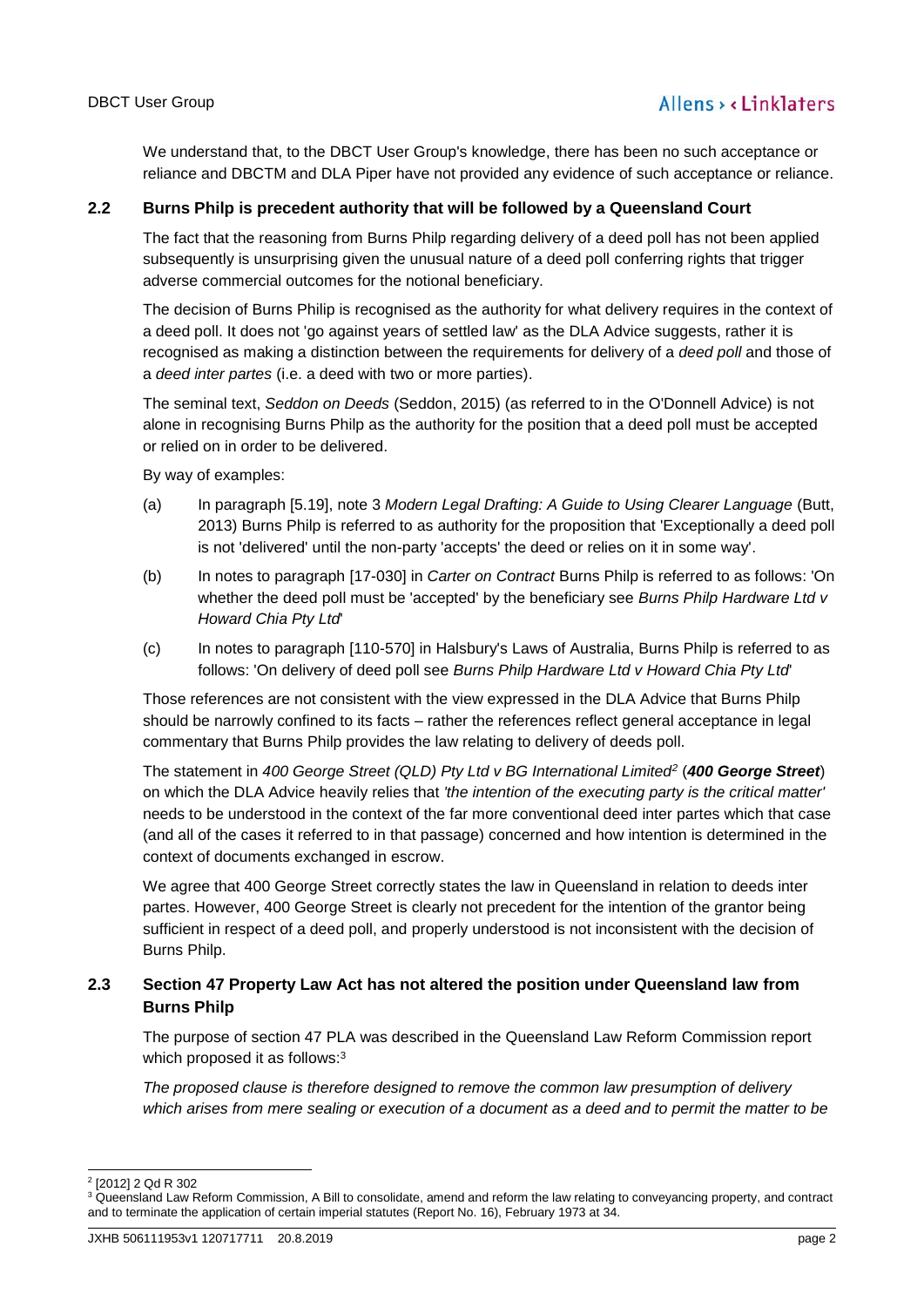*determined according to whether there is evidence indicative of delivery, "delivery" hear bearing its common law meaning of intention to be legally bound.*

The outcomes of the section have also clearly been explained in subsequent decisions, such as *Interchase Corporation Ltd (in liq) v Commissioner of Stamp Duties* (Qld)<sup>4</sup> :

*Formerly "delivery" meant an act done evincing an intention to be bound. Now by s. 47(3) of the Property Law Act 1974 delivery is defined to mean the intention to be legally bound either immediately or subject to fulfilment of a condition; and sub-s. (2) provides that delivery may be inferred from any fact or circumstance, including words or conduct, indicative of delivery. Section 47(1) displaces a common law presumption that execution of an instrument in the form of a deed imports delivery*

In other words, section 47 PLA is intended to make delivery harder to achieve via execution alone (noting that that issue is of little relevance here given the Deed Poll was not executed by DBCTM using wording which suggested an intent to provide delivery like 'signed, sealed and delivered' but merely 'executed as a deed'<sup>5</sup>). Otherwise, section 47 PLA merely provides a statutory foundation to the common law meaning of delivery.

That leads to two important conclusions:

- (a) leaving aside any presumption that might arise by execution alone under common law, delivery actually means the same under both Queensland law and the New South Wales law that Burns Philp was decided under (where delivery is not the subject of any legislative provision), such that there is no reason arising from section 47 PLA to suggest that Burns Philip is not good law in Queensland; and
- (b) the interpretation in the DLA Advice is an anomalous one that interprets a provision intended to, if anything, make delivery harder to establish than at common law, so as to actually reduce the requirements for delivery of a deed poll from those which have been determined by an appellate court to exist at common law.

To apply the wording of section 47 PLA, we consider that in the context of a unilateral deed poll that has not been the subject of any invitation or agreement by the covenantee, and has material adverse consequences for the covenantee, a court would be highly likely to infer from the circumstances that the intention was that it would not have been delivered until it was accepted or relied upon – consistent with Burns Philp. Seeking to infer delivery from the intention of the grantor alone in those circumstances would not take account of the nature of a deed poll and the common law's clear recognition that the intention of the covenantee is also relevant in those circumstances.

That is not a particularly surprising result. It would align the position in respect of rights conferred by a deed poll with the position under contract for the benefit of a third party beneficiary under section 55 PLA – namely that acceptance of the third party beneficiary is required. It avoids the problem of the counter-deed referred to by Priestly JA in Burns Philp<sup>6</sup> where covenantees can effectively reverse any 'rights' granted to them against their will. It also avoids the difficulty with the interpretation in the DLA Advice that, taken to its logical conclusion, provides a channel for entities to unilaterally improve their legal and commercial position by the granting of uninvited limited rights which trigger consequences that provide commercial benefits to the grantor.

For the reasons set out above we consider that Burns Philp properly states the requirements for delivery of deed poll of the nature provided by DBCTM in Queensland and that section 47 PLA has not modified that position.

<sup>1</sup> 4 (1993) 27 ATR 154 at 156

<sup>&</sup>lt;sup>5</sup> See for example the commentary in Ex parte; Ryrie [1983] 2 Qd R 194

<sup>6</sup> (1987) 8 NSWLR 642 at 660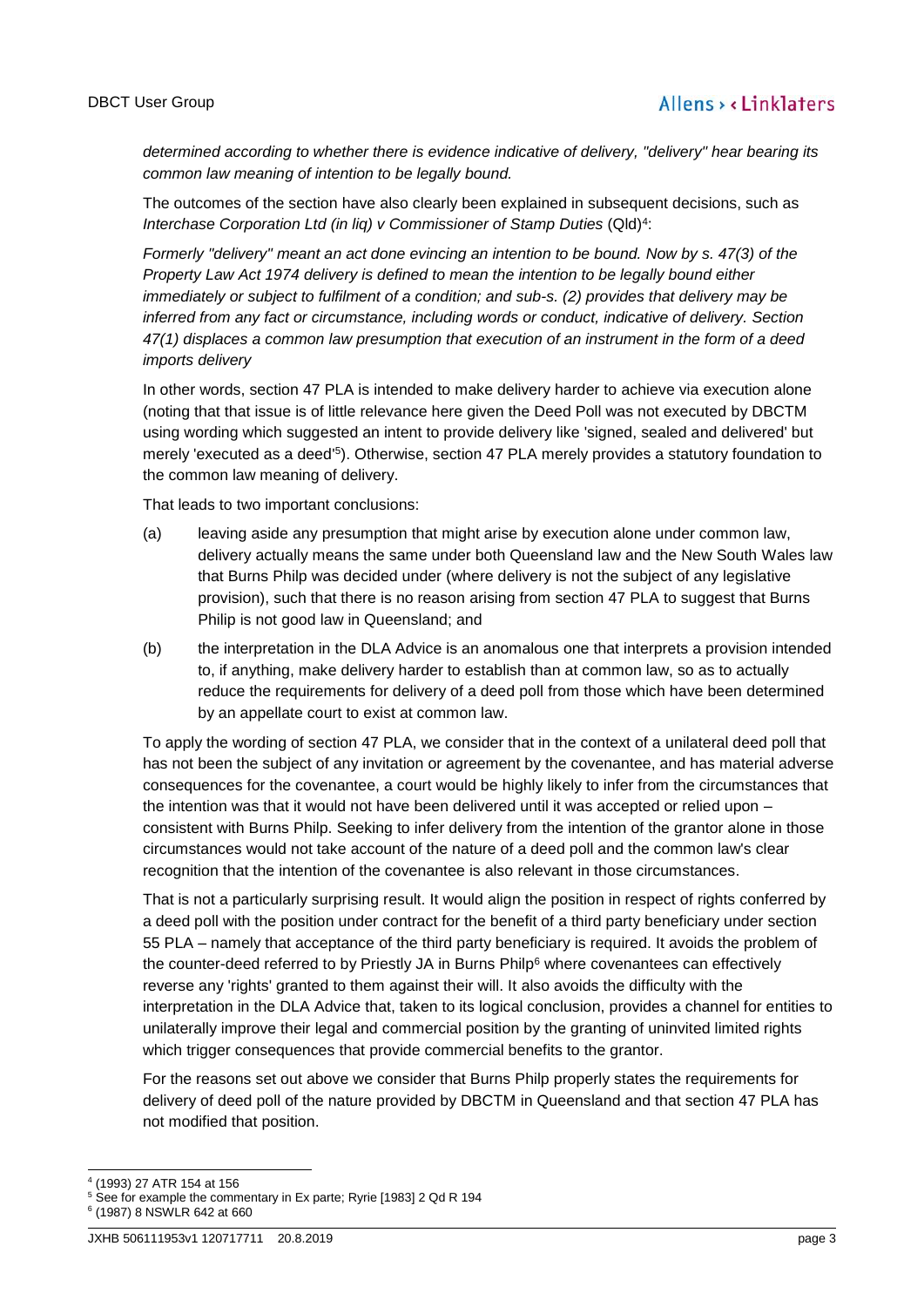# **2.4 Burns Philip is highly analogous to DBCTM's Deed Poll and not distinguishable on the facts**

Contrary to the DLA Advice, we consider that the facts in Burns Philp are highly analogous to the circumstances concerning the Deed Poll and not distinguishable.

In Burns Philp a deed poll was sought to be used by the lessor to unilaterally confer rights on the lessee (a wider permitted use of the tenancy) with the intended consequence that the lessor could seek a high rent at the subsequent market rent review.

Here, DBCTM has sought to use the Deed Poll to unilaterally confer rights on the covenantees (in relation to limited methods of enforcement of obligations by DBCTM, including to comply with an Access Framework less favourable than the existing regulatory framework) with the intended consequences that DBCTM could seek a higher price at the subsequent price reviews under the existing User Agreement (and in access negotiations with access seekers) due to the absence of a QCA determined Terminal Infrastructure Charge.

The factual circumstances are nearly identical – they both involve providing contractual rights, unilaterally by deed poll and without the covenantees prior invitation or agreement as to those rights, with the conferring of those rights having material adverse consequences for the specified covenantees.

To the extent the DLA Advice asserts that it is the declaration decision that changes the outcome of the price review, equally in Burns Philp it was the market rates that determined the new rental – but it was the asserted outcomes of the deed poll that in both circumstances were said to trigger the change.

The assertion in paragraph 34 of the DLA Advice that the Deed Poll does not cause any commercial disadvantage or affect the operation of the existing User Agreements is clearly wrong (or assumes, consistent with the DBCT User Group submissions and contrary to DBCTM's own submissions, that criterion (a) would be satisfied even if the Deed Poll was effective, such that the Deed Poll would never come into effect). While the impact on the User Agreements would (consistent with the DBCT User Group's submissions) be less than on access seekers due to the existence of the contractual right to commercial arbitration which existing access holders have, the removal of the reference tariff and the QCA as arbitrator will clearly create greater uncertainty and likely some degree of different outcome in the next pricing review. The circumstances are exactly akin to what occurred in Burns Philp, where the unilaterally conferred rights directly impacted on the application of a subsequent price review clause.

The DLA Advice tries to distinguish Burns Philip based on a series of speculative assertions (see particularly paragraphs 30 and 45) about why the decision was made that have no basis to support them in the reasoning of the decision itself.

Rather, the reasoning of Priestly JA<sup>7</sup> is very clear and did not rely in any way on the right conferred being a permission under an existing contract as the DLA Advice speculates (or confine the analysis to such circumstances), noting:

*The fact however that delivery is necessary for the effectiveness of a deed shows that something more is necessary for the effectiveness of a deed poll than its execution; the present case requires identification of what that something more is when it is not only effectiveness, but irrevocable effectiveness that is claimed for the deed. I think it must be something more than mere notification but acceptance or reliance of some kind of or upon it by the person to whom it is delivered.* (our emphasis added)

-7 (1987) 8 NSWLR 642 at 659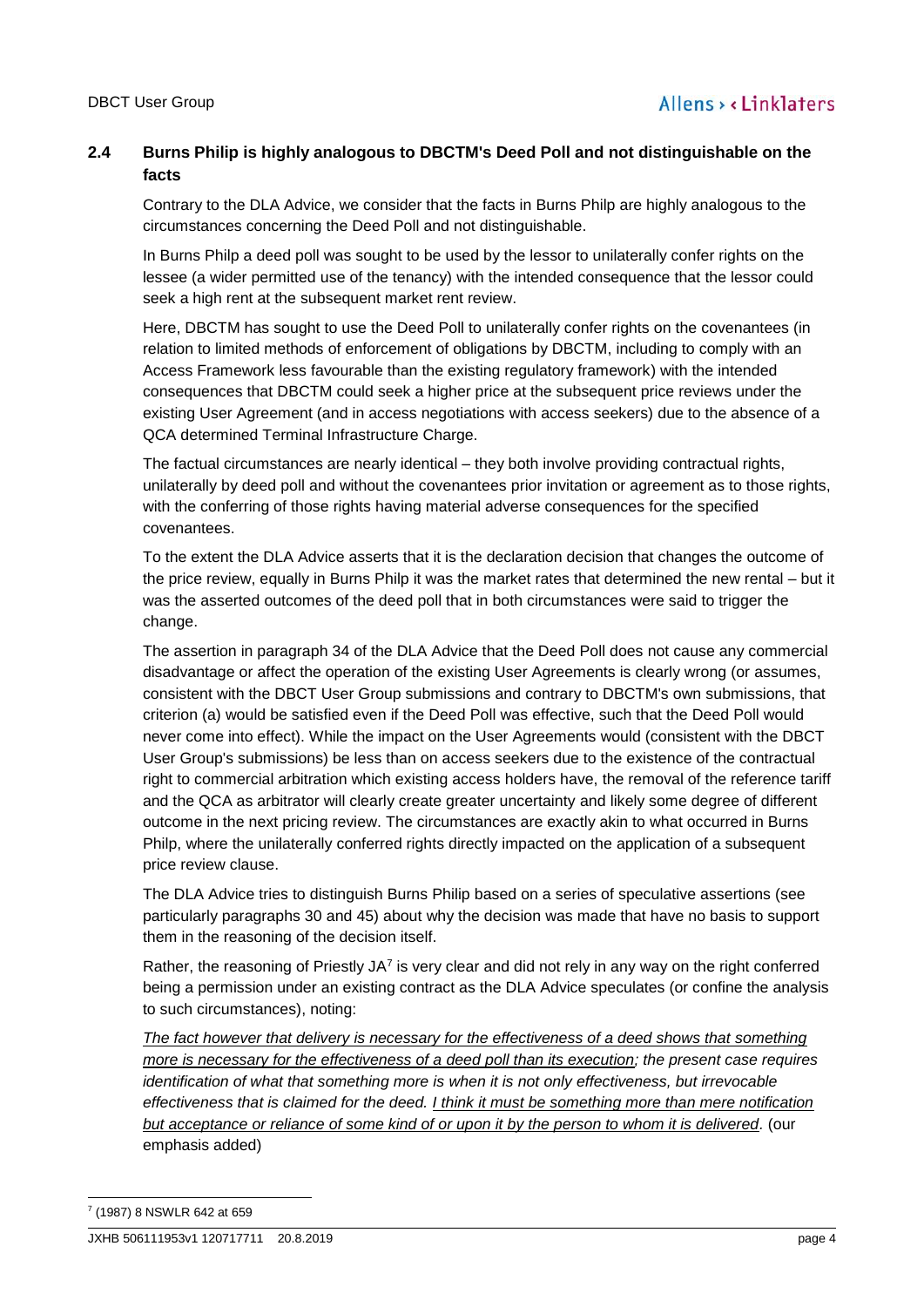For completeness we note that we do not agree with the analogy the DLA Advice seeks to draw between the Deed Poll and a deed poll provided in a scheme of arrangement. We consider that while it may be true that such a scheme will not be favoured by all shareholders, shareholders have, in that context, bound themselves to make a decision on approval as a whole as a consequence of the company's constitution and the *Corporations Act 2001* (Cth) (such that shareholder approval is sufficient rather than requiring acceptances of each individual shareholder). Even the DLA Advice accepts that there are 'many limits to the scheme of arrangement analogy'.

# **3 Practical Consequences of the Deed Poll Being Disclaimed**

The DLA Advice correctly accepts that as a matter of law a covenantee can disclaim any benefits conferred by a deed.

Where we consider the DLA Advice falls into error is in assessing the practical implications of a disclaimer by some of the covenantees.

As the DLA Advice expressly acknowledges in paragraph 55 *'The Covenantee [which has disclaimed the benefit] would lose, for example, the right to sue DBCT Management for breach of the Deed Poll'*. That is not a *'limited practical consequence'* as the DLA Advice asserts. Rather it makes the Deed Poll completely unenforceable by such a covenantee – resulting in DBCTM having no incentive to comply with the Deed Poll (and therefore the Access Framework) in respect of that covenantee.

The key assertions in this section of the DLA Advice rest on the assumption that the Deed Poll will remain enforceable by covenantees who do not disclaim it, such that DBCTM will be required to continue to comply with it and therefore all covenantees will continue to have the benefit of that compliance.

However:

- (a) as a practical matter, there is no indication that any covenantee will not disclaim it, and no covenantee will have any incentive to fail to disclaim it given the potential consequences; and
- (b) as a legal matter it will clearly be possible for DBCTM to not comply with it in relation to one covenantee who has disclaimed it (for example by charging a price higher than the price cap) while complying in relation to another covenantee.

To the extent that sitting 'ill in the mouth' (to use the colourful language of the DLA Advice) is relevant, we consider it will sit extremely 'ill in the mouth' of any judge asked to consider the delivery and legal effectiveness of the Deed Poll to suggest that DBCTM can change the position in a declaration review (and thereby alter the anticipated outcomes of the price review mechanism in existing User Agreements) by unilaterally proposing less favourable terms than would exist with declaration, which all current users and many potential future users have expressly rejected. A court will strive for an interpretation that prevents that absurdity.

# **4 Is the Alleged Price Cap Capable of Specific Performance**

# **4.1 Why the price cap is impossible of proof**

Consistent with the O'Donnell Advice, and contrary to the DLA Advice, we agree that the price cap is 'impossible of proof' and therefore not capable of an order for specific performance.

The DLA Advice fails to acknowledge that the declaration period considered by the QCA in the declaration review is 10 years (assuming that position is retained from the Draft Decision). Even if it is assumed that the price is calculable for the remainder of the term of the current undertaking based on the QCA's previous decisions, that only barely extends into the declaration period under consideration.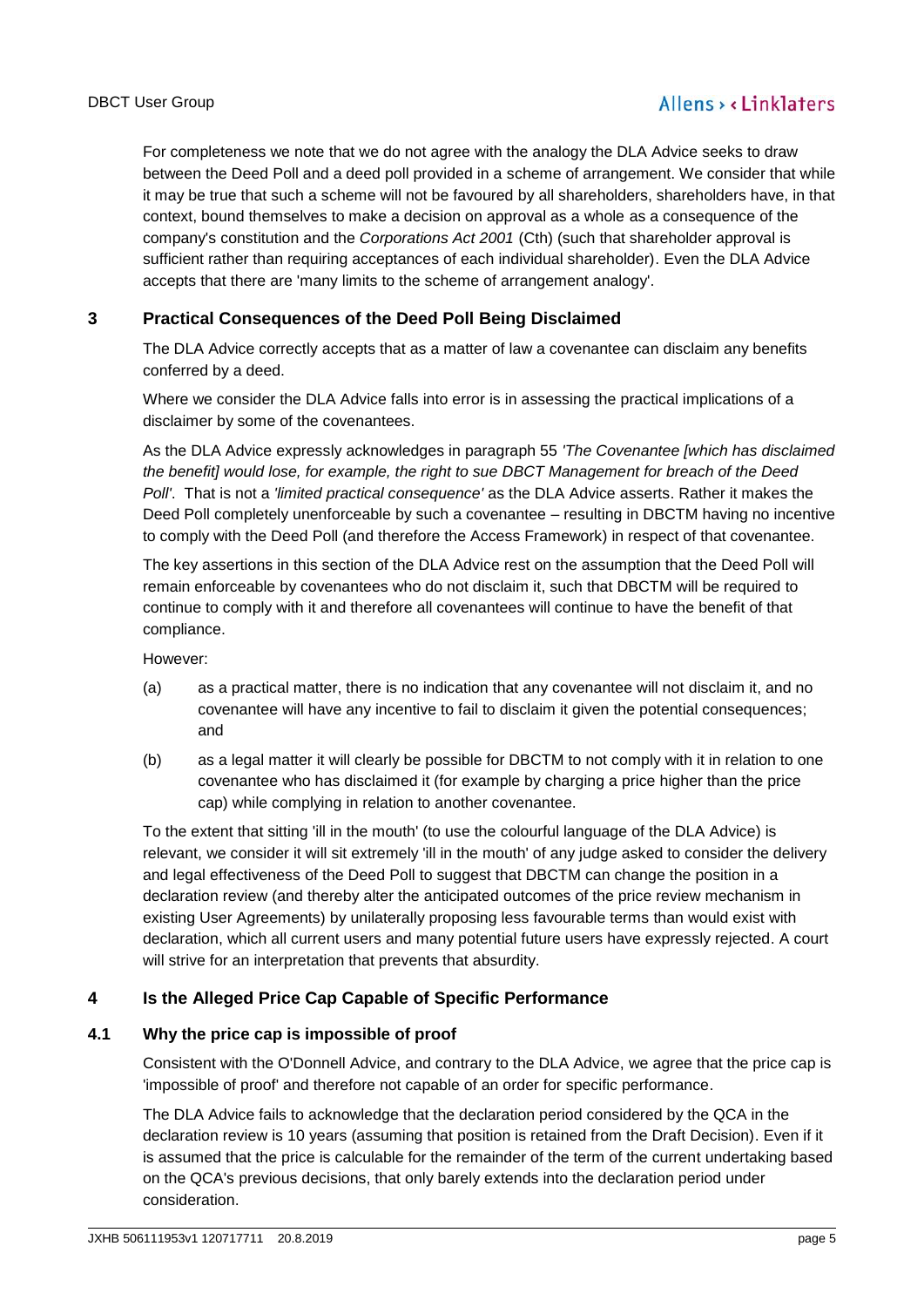From 1 July 2020 it will cease to be possible to demonstrate with precision the level of the price cap the Deed Poll theoretically provides.

That follows because, while past decisions of the QCA might provide guidance, the QCA is required by section 138 of the *Queensland Competition Authority Act 1997* (Qld) to consider the appropriateness of each draft access undertaking afresh on its merits and is not bound by its past approach. Accordingly, it would be impossible to determine with the required precision what the QCA's future Terminal Infrastructure Charge level in respect of the DBCT service would be.

The truth of that position is aptly demonstrated by the QCA's decision in its recent final decision in respect of Aurizon Network's 'UT5' draft access undertaking to increase the tariffs from those that would have applied based on a 'bottom up' analysis. That type of discretionary judgment which forms part of the QCA's statutory role cannot be foreshadowed with the precision required for an order of specific performance.

## **4.2 Why this is not a problem under the User Agreement**

Finally, the point the DLA Advice seeks to make about the wording under the existing User Agreement fails to appreciate the legal differences between seeking specific performance of the Deed Poll price cap and seeking an arbitrated determination under the existing User Agreement price review clause.

Under the existing User Agreements, there is no obligation that is based on determining with precision a hypothetical. Rather, there is a right for DBCTM to charge a Terminal Infrastructure Charge that is either agreed or determined by the arbitrator under clause 7. An arbitrator is not bound by the requirements of proof in the same way a court is in the context of a party seeking specific performance, such that while the arbitrator may not be able to determine the price the QCA would have applied with the precision a court would require, it could still have regard to its view about the range in which that price might fall in seeking to determine the price to apply under the User Agreement.

Accordingly, it is beyond any doubt that, contrary to the DLA Advice, the same issue does not arise.

## **5 Limited Utility of the Amendment Provisions**

## **5.1 There are numerous grounds which lead to the limited utility of the amendment regime**

The O'Donnell Advice refers to the limited utility of the notional restrictions on amendment provided in clause 8 of the Deed Poll based on a number of grounds.

The DLA Advice only addresses one of those grounds and does not challenge the O'Donnell Advice's analysis in relation to the conditions in clause 8.2 of the Deed Poll that:

*Asserting in Court proceedings that there has been non-compliance with the conditions in (a) and (b) above would, in practice, be very difficult. The conditions are stated in very general terms and represents a very low hurdle to be met. It would be extremely difficult to satisfy a Court, on the balance of probabilities, that a particular amendment did not meet the conditions.*

*…*

*The test of what is "appropriate" is close to the limit of what is justiciable in a Court. That is, it does not present an objective standard against which a Court could assess the validity of an amendment. Whether an amendment is "appropriate" involves matters more of policy and balancing of competing considerations, rather than an objective measure against which an amendment can be tested in Court proceedings. In practice, I would expect that unless an amendment was of an extreme kind, a Court would find it difficult to ever conclude that an amendment either did not promote the Framework objective, or was not appropriate having regard to the six considerations. In my view, this*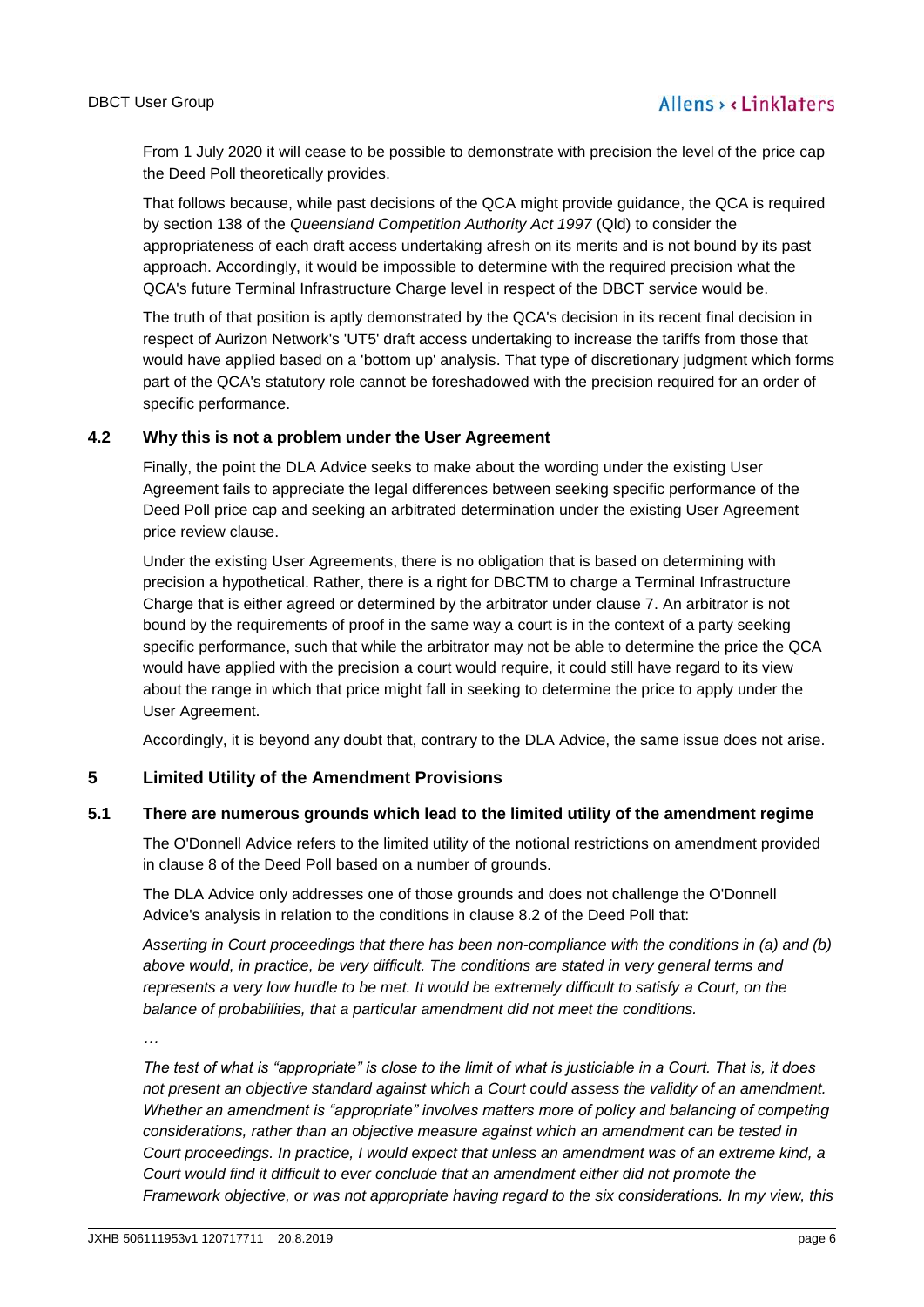*substantially reduces the practical ability of an access holder or access seeker to effectively challenge a unilateral amendment to the Framework made by DBCT Management.*

We completely agree with that analysis from the O'Donnell Advice. Similarly, the DBCT User Group submissions raise other related weaknesses, such as DBCTM's ability to push this threshold to its limits by DBCTM continuing to propose a series of amendments until one is accepted, not challenged or challenged unsuccessfully.

Accordingly it is clear that, irrespective of the legal position in relation to the availability of declaratory relief (which is the matter the DLA Advice addresses), the amendment regime provided in the Deed Poll is of limited utility or protection for the covenantees for other reasons.

# **5.2 Availability of Declaratory Relief**

The DLA Advice appears to suggest that a court would be willing to grant a declaration for a failure to comply with the process for amendments in clause 8 as, where it did so and DBCTM then sought to only observe the amended provisions, there would then be remedies available for a failure to comply with clause 4.2 of the Deed Poll (which contains a covenant from DBCTM that it will comply with the Access Framework).

It is difficult to reconcile that reasoning with the express limitation on the relief available for a breach of clause 8 to only include declaratory relief (clause 9.2.4 Deed Poll). If the method of enforcement for such conduct was supposed to be wider, it begs the question what the purpose of the limitation for breaches of clause 8 (in clause 9.2.4) is. We consider it is far from clear that a court would exercise its discretion to grant declaratory relief in these circumstances.

Declaratory relief is, of course, a discretionary remedy and there can be no guarantee that it will be available for all amendments made in breach of clause 8 of the Deed Poll (and even the DLA Advice does not purport to indicate the likelihood or prospects of that occurring). Enforcement by a covenantee in this case would also require the covenantee to convince the court that declaratory relief should be granted despite the equitable maxim that equity does not assist a volunteer.

Even if the Deed Poll was assumed to operate exactly as the DLA Advice contends, that itself demonstrates the limited utility of the notional protections in clause 8, including by:

- (a) showing that to actually prevent the implementation of amendments in breach of clause 8 a covenantee would need to:
	- (i) prove to a court that clause 8 was contravened (a task that O'Donnell Advice correctly describes as extremely difficult and requiring a determination close to the limit of what is justiciable in a Court such that it is only likely to be possible for amendments of an extreme kind);
	- (ii) having the court exercise its discretion in favour of granting declaratory relief;
	- (iii) providing notice of a dispute under clause 16 of the Access Framework; and
	- (iv) having the decision maker under clause 16 of the Access Framework order that DBCTM was in breach of the Access Framework by acting in accordance with the purported amendments,

(with the costs, delays and practical difficulties of succeeding in all such steps being anticipated to be significant for the challenging covenantee); and

(b) not demonstrating how the chain of reasoning in the DLA Advice works where the amendment limits rights that a covenantee would notionally have under the Access Framework – such that the same position of DBCTM potentially being in breach of clause 4.2 of the Deed Poll would not naturally apply in the way that DLA asserts it would in the circumstances of removing obligations that DBCTM initially had.